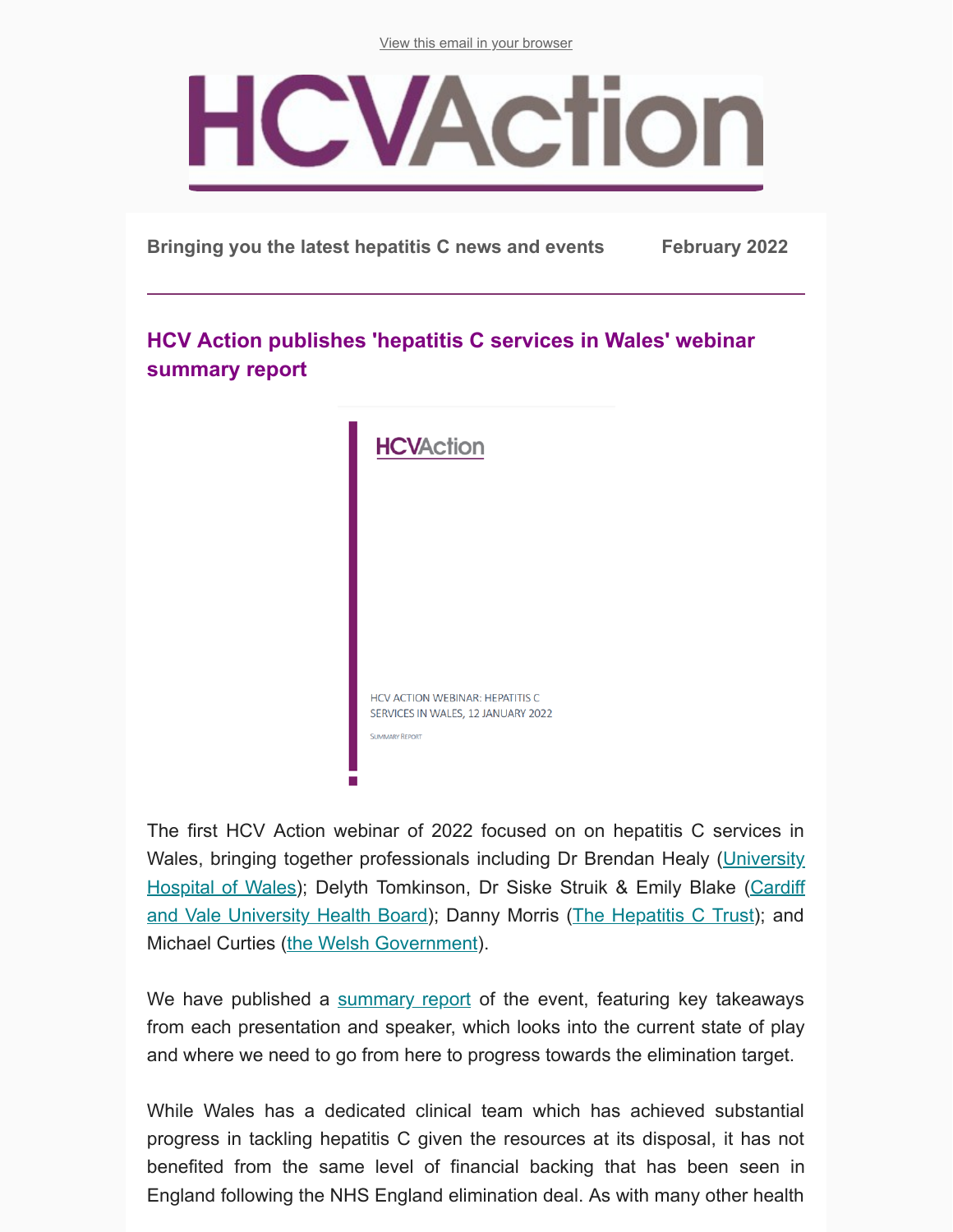areas, the pandemic has had a big impact on hepatitis C services in Wales and this has further set back progress towards elimination.

[You also can watch a recording of the webinar here](https://twitter.com/HCVAction/status/1483454885253234690) or read our Twitter summary.



## **LJWG Conference 2022: 3 years to go to elimination**

The [London Joint Working Group on Substance Use and Hepatitis C](http://ljwg.org.uk/) will be holding its 2022 conference on the  $16<sup>th</sup>$  June at The Institution of Mechanical Engineers. The conference will bring together professionals working in hepatitis C care in London, and will hear from experts about the barriers and solutions to London becoming the first global city to eliminate hepatitis C.

The event is free to attend for all healthcare workers, charity employees, peer support staff and patient advocates and, alongside the in-person event, will also be live-streamed to allow for remote attendees to engage virtually.

The conference will also feature a poster exhibition, with the opportunity for attendees to display a poster to showcase recent research findings or evidence.

For more information, and how to register interest, see the **[Eventbrite](https://www.eventbrite.co.uk/e/the-ljwg-conference-2022-3-years-to-go-to-elimination-tickets-227539947107)**.

**Latest Shooting Up: infections among people who inject drugs in the UK report released**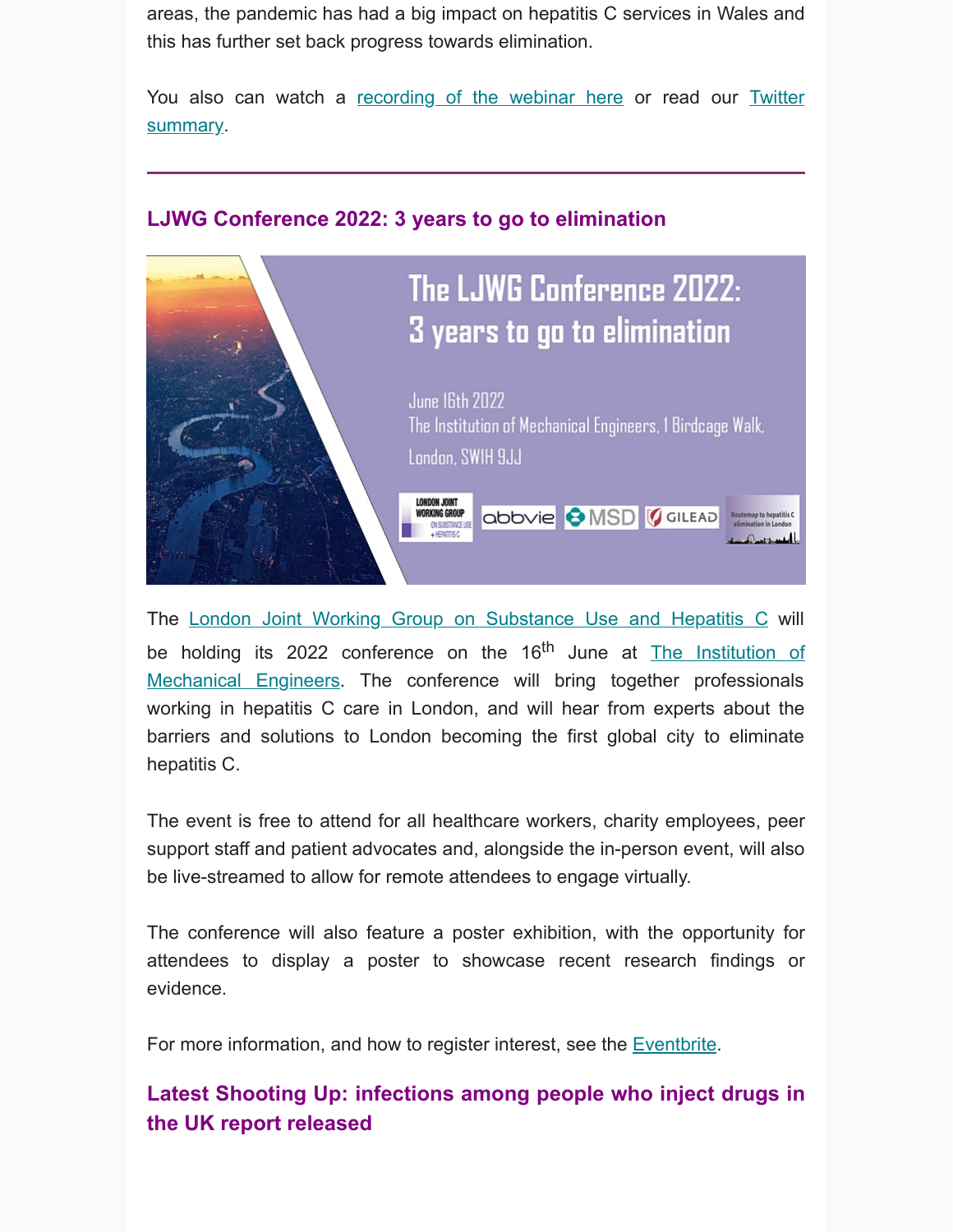| Shooting Up: infections and other<br>injecting-related harms among people<br>who inject drugs in the UK, 2020 |               |  |
|---------------------------------------------------------------------------------------------------------------|---------------|--|
| An update<br>December 2021                                                                                    |               |  |
|                                                                                                               |               |  |
|                                                                                                               |               |  |
|                                                                                                               |               |  |
|                                                                                                               |               |  |
|                                                                                                               | <b>Haulth</b> |  |

The [UK Health Security Agency](https://www.gov.uk/government/organisations/uk-health-security-agency) has published its most recent update to the 'Shooting Up' report. The report describes the extent of infections and injectingrelated harms among people who inject drugs (PWID), who experience substantially worse health outcomes than the general population.

The pandemic has had a significant impact on access to services for PWID, including access to blood borne virus (BBV) testing and equipment for the safe use and/or injecting of drugs. Among other key findings, the report observes that risk behaviours among PWID have increased, with a third of PWID in 2020 reporting an inadequate provision of needles and syringes. And alongside risk behaviour, reports of both fatal and non-fatal overdose have increased in the UK, with overdose most common among people using and/or injecting opiates.

Although hepatitis C continues to be the most common infection among PWID in the UK, with evidence showing no reductions in new infections, there has nonetheless been a significant decline in chronic hepatitis C prevalence.

The report recommends that diagnostic services and care and treatment pathways for those with hepatitis C continue and are optimised to meet the needs of PWID, ensuring that no-one is left behind.

Read the update [here.](http://www.hcvaction.org.uk/resource/shooting-infections-among-people-who-inject-drugs-uk)

## **News and reports**

\* A [study](https://t.co/bAao0uh3bd) looking at peer support for people who experience homelessness with problem substance use found that participants reported improvements to service engagement, and feeling more equipped to access services independently.

\* Researchers in the US have used artificial intelligence to train algorithms to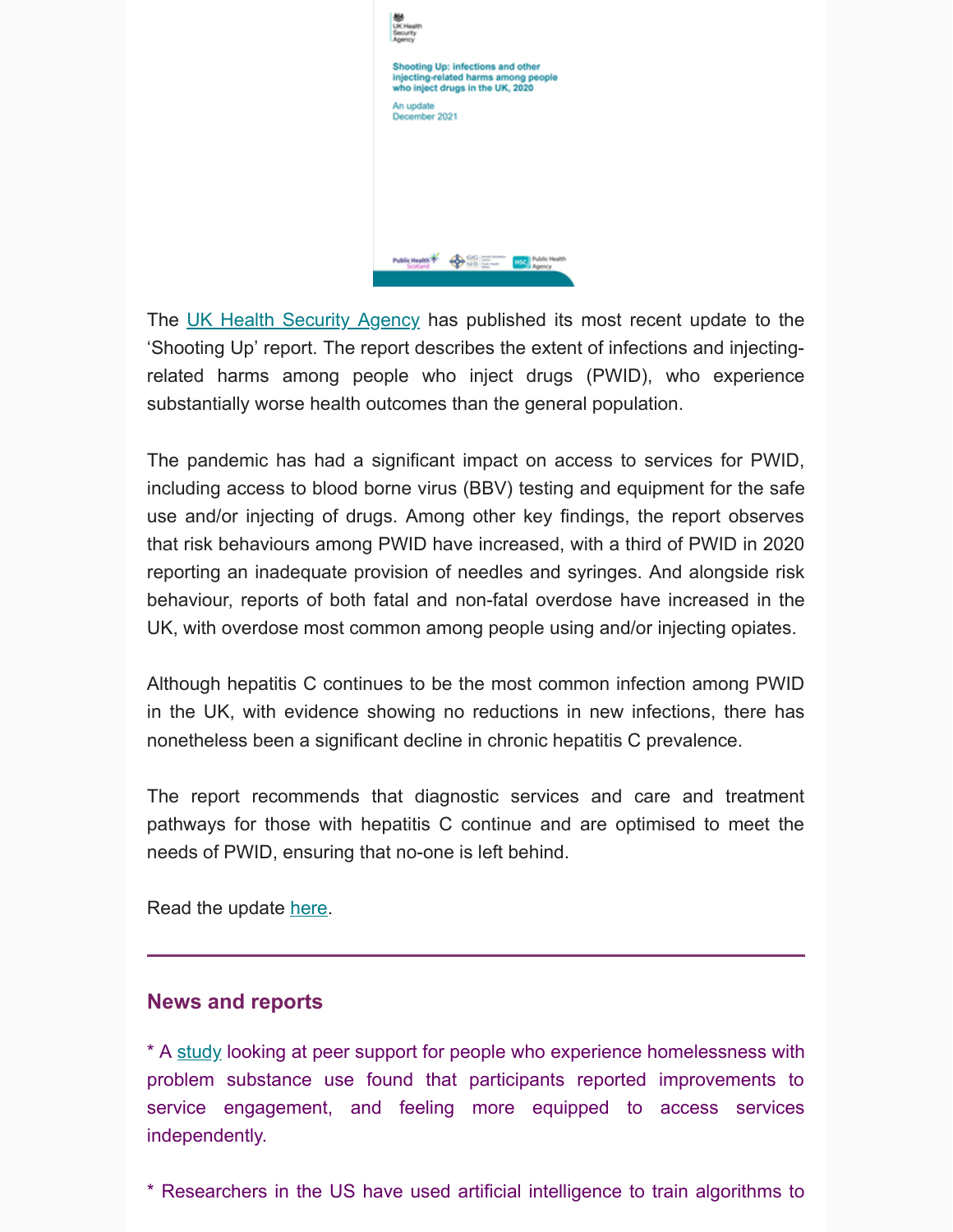identify 41 risk factors impacting hepatitis C treatment success, which could help clinicians to mitigate the risk of treatment failure. Read more [here](https://t.co/Q9DoXbsIoO).

\* A [study](https://t.co/My0Wpnw5cj) in [The Lancet](https://www.thelancet.com/) analysed HCV prevalence in 110 countries and found that we are not currently on track to achieve global elimination targets by 2030. As countries recover from COVID-19, these findings can help refocus HCV elimination efforts.

\* The Hepatology Department at University Hospitals Plymouth NHS Trust is [marking an important milestone](https://www.plymouthherald.co.uk/news/plymouth-news/derriford-hospital-treats-1000-hepatitis-6659222) in the elimination of hepatitis C. Since the first patients were treated at Derriford Hospital in March 2001, 1,000 patients have now been treated.

\* The [Infected Blood Inquiry](https://www.infectedbloodinquiry.org.uk/) has put out a plea urging people affected by sickle [cell disease and thalassaemia to come forward and give statements of their](https://www.infectedbloodinquiry.org.uk/how-take-part-inquiry) experience.

\* Bereaved partners of those affected by infected blood in the 1970s and 1980s are being urged to come forward for more financial support from the **England** Infected Blood Support Scheme (EIBSS), find out more [here.](https://t.co/MAe7WLuwh6)

\* [The Infected Blood](https://www.infectedbloodinquiry.org.uk/) Inquiry has [published its timetable](https://t.co/jQdYTHH8ZQ) for upcoming February hearings, and the June deadline for initial written submissions about recommendations.

## **Share good practice**

If you would like your service to be featured as a good practice case study on the HCV Action website, have any news to share with colleagues, or would be interested in being an [HCV Action Ambassador](http://hcvaction.org.uk/hcv-action-ambassador-network), please send an email to [hcvaction@hepctrust.org.uk](mailto:hcvaction@hepctrust.org.uk).



*HCV Action is co-funded by AbbVie, Gilead, and MSD. The Hepatitis C Trust provides secretariat support to HCV Action.*

Please encourage colleagues to join HCV Action for free hepatitis C related updates and tools by emailing their full contact details to **[hcvaction@hepctrust.org.uk](mailto:hcvaction@hepctrust.org.uk)**.